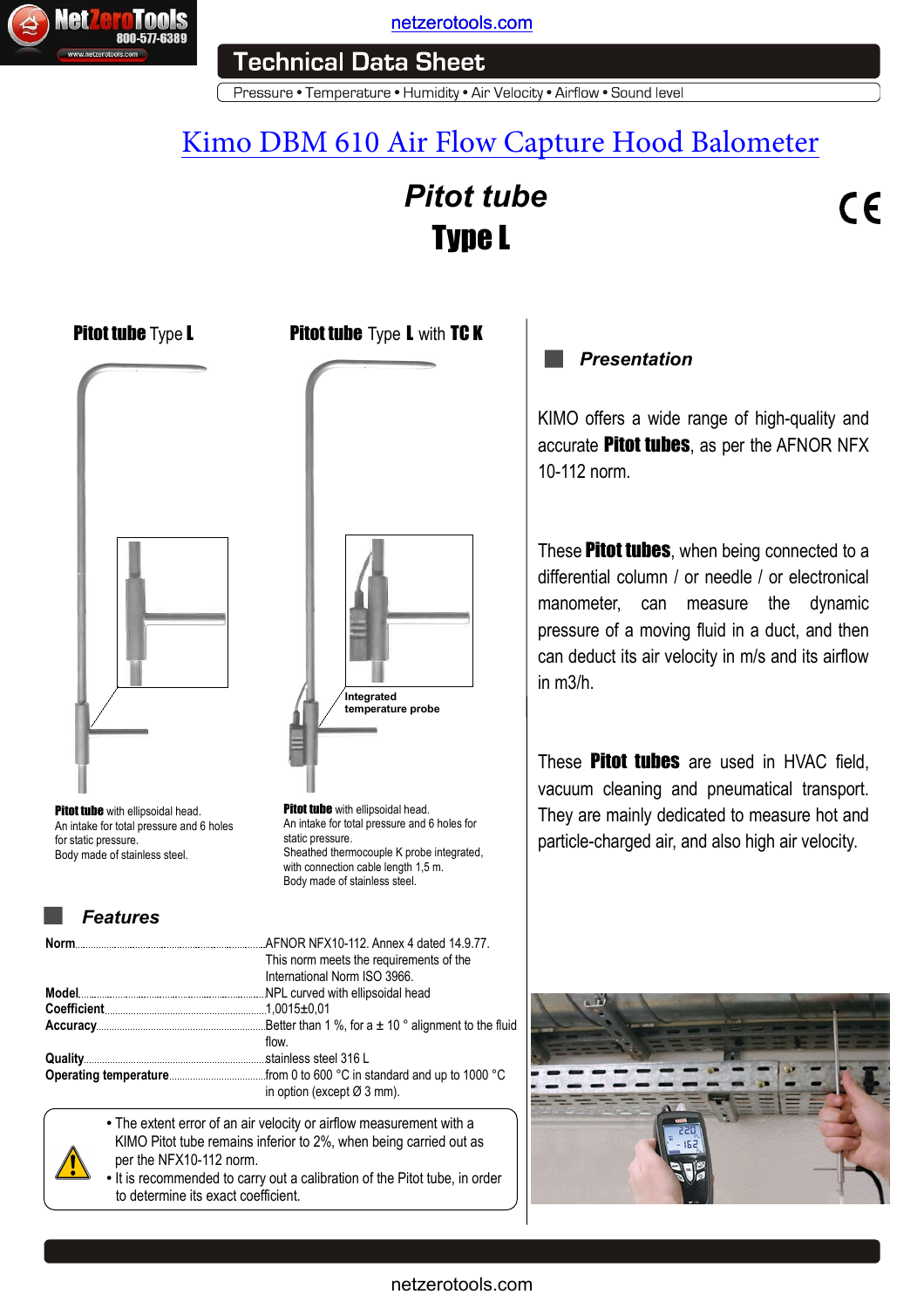#### netzerotools.com



|                    | А  | В  | ØC | D  | E   | F   | R  |
|--------------------|----|----|----|----|-----|-----|----|
| Pitot tube Ø 3 mm  | 17 | 32 | 10 | 30 | 25  | 48  | 9  |
| Pitot tube Ø 6 mm  | 25 | 40 | 10 | 45 | 48  | 96  | 18 |
| Pitot tube Ø 8 mm  | 25 | 40 | 10 | 45 | 64  | 128 | 24 |
| Pitot tube Ø 12 mm | 25 | 50 | 16 | 60 | 96  | 192 | 36 |
| Pitot tube Ø 14 mm | 25 | 50 | 16 | 60 | 112 | 224 | 42 |

## *Ranges*

| <b>Pitot tube Type L</b> |                                        |                                      |  |
|--------------------------|----------------------------------------|--------------------------------------|--|
| <b>Diameter</b>          | Reference                              | Length                               |  |
| Ø3 mm                    | TPL-03-100<br>TPL-03-200<br>TPL-03-300 | $100 \text{ mm}$<br>200 mm<br>300 mm |  |
| Ø6 mm                    | TPL-06-300<br>TPL-06-500<br>TPL-06-800 | 300mm<br>500 mm<br>800 mm            |  |
| $Ø8$ mm                  | TPL-08-1000<br>TPL-08-1250             | 1000 mm<br>1250 mm                   |  |
| Ø 12 mm                  | TPL-12-1500<br>TPL-12-2000             | 1500 mm<br>2000 mm                   |  |
| $\varnothing$ 14 mm      | TPL-14-2500<br>TPL-14-3000             | 2500 mm<br>3000 mm                   |  |

# Pitot tube Type L with TC K

| <b>Diameter</b>    | Reference                                    |                                      |  |
|--------------------|----------------------------------------------|--------------------------------------|--|
| $Ø3$ mm            | TPL-03-100-T<br>TPL-03-200-T<br>TPL-03-300-T | $100 \text{ mm}$<br>200 mm<br>300 mm |  |
| $\varnothing$ 6 mm | TPL-06-300-T<br>TPL-06-500-T<br>TPL-06-800-T | 300 mm<br>500 mm<br>800 mm           |  |
| $Ø8$ mm            | TPL-08-1000-T<br>TPL-08-1250-T               | 1000 mm<br>1250 mm                   |  |
| $Ø$ 12 mm          | TPL-12-1500-T<br>TPL-12-2000-T               | 1500 mm<br>2000 mm                   |  |
| $\alpha$ 14 mm     | TPL-14-2500-T<br>TPL-14-3000-T               | 2500 mm<br>3000 mm                   |  |

netzerotools.com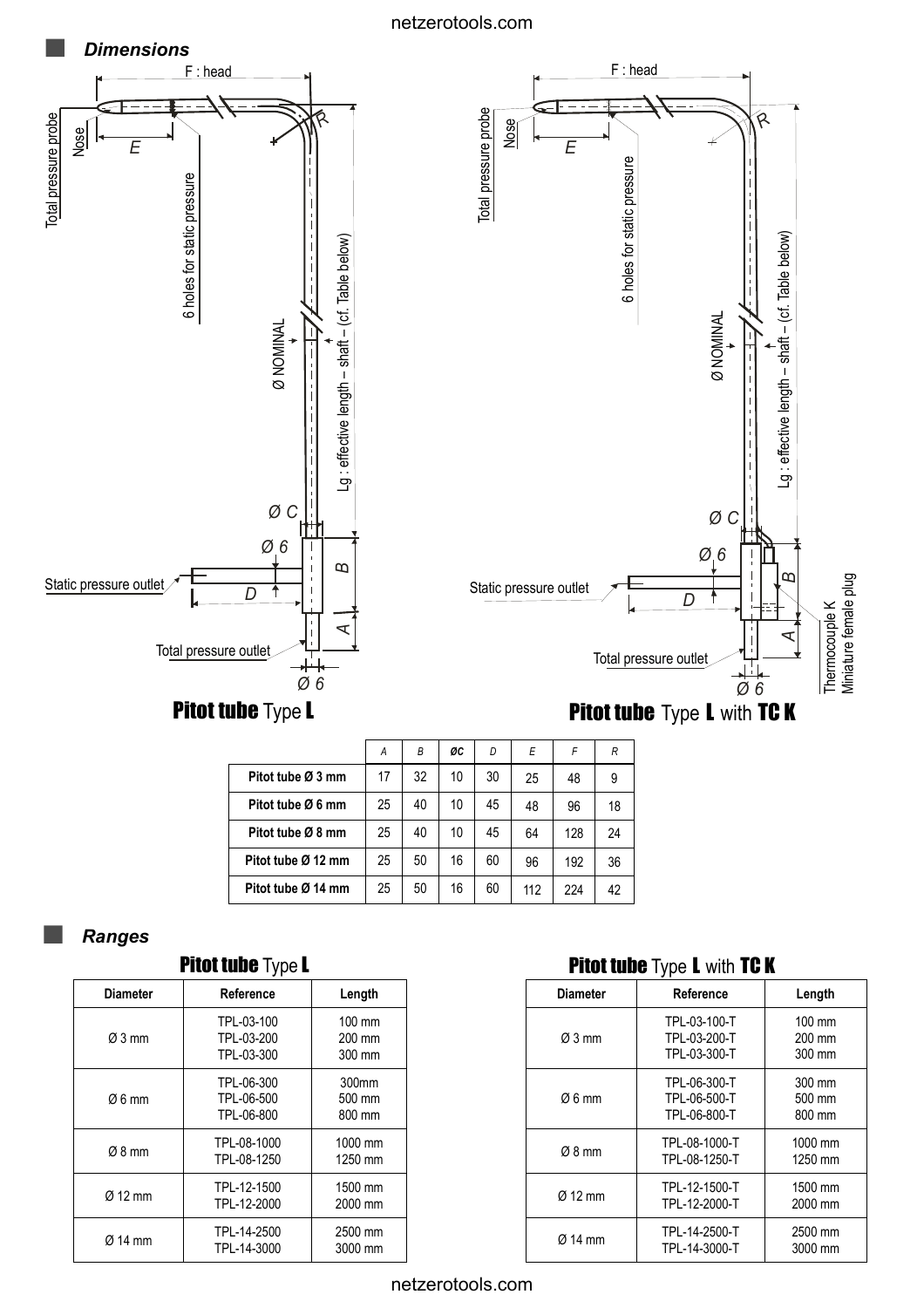# *Operating*

The **Pitot tube** must be introduced perpendicularly into the duct, in several points pre-determined (see table "location of measuring points").

The head (ending with an ellipsoidal nose) must be maintained parallel and facing the flow.

The total pressure  $(+)$  catched by the nose, is connected to the  $+$  of the manometer

The static pressure (-) catched by the holes of the head, is connected to the - of the manometer.

The connection cable of the thermocouple K probe is connected to the thermocouple K inlet of the manometer (only on the Pitot type L with TC K).

Then, the instrument can display the dynamic pressure, also named "velocity pressure".

The dynamic pressure corresponds to the difference between the total pressure and the static pressure :  $Pd = Pt - Ps$